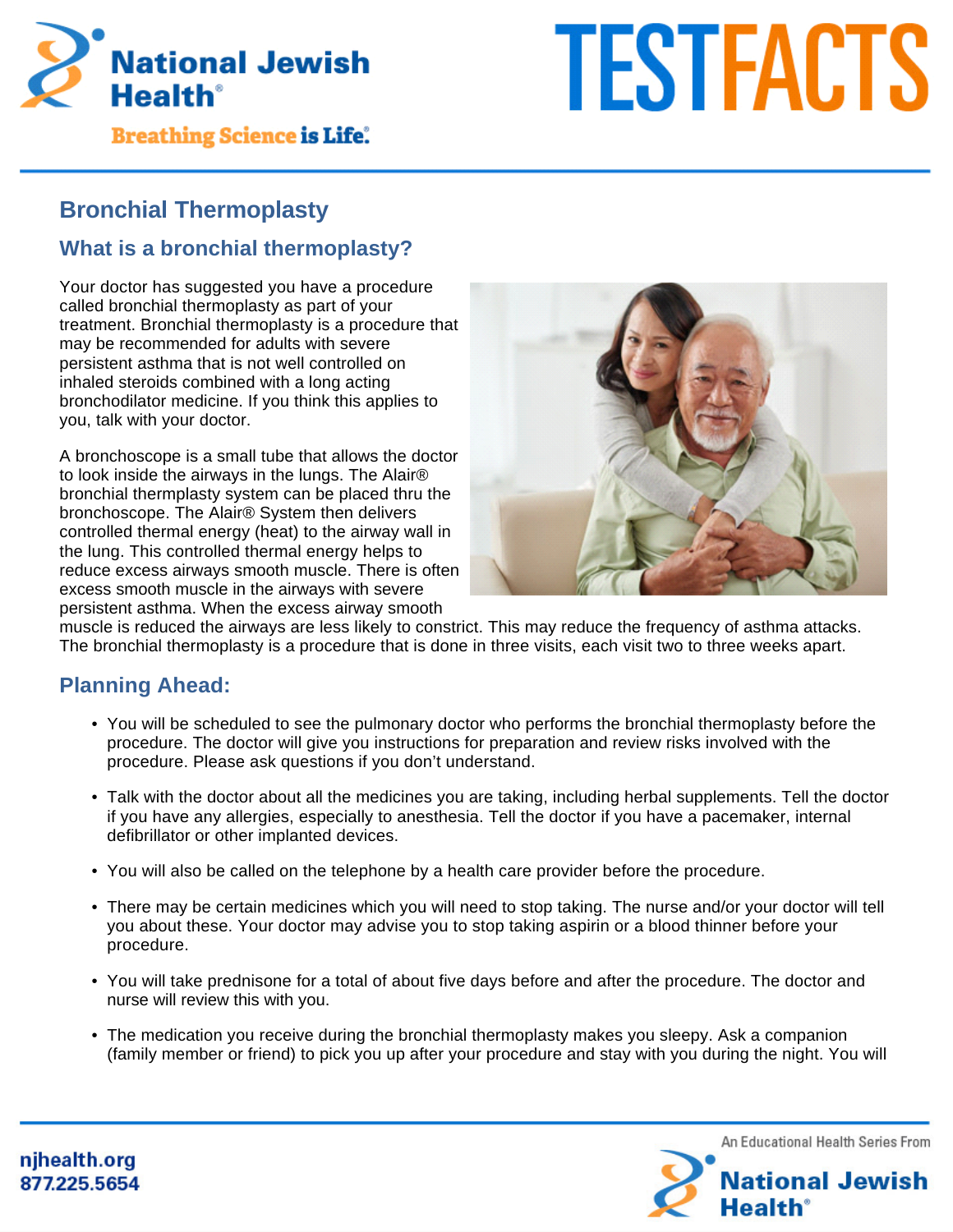not be able to drive or take a taxi home after the test.

• If you wear oxygen at home please bring a portable oxygen unit with you. This includes oxygen use when you sleep and/or are active. You may need oxygen for a while after the procedure.

### **The Day of the Procedure:**

- Remember to have someone drive you home when you are done.
- Remember to bring portable oxygen, if you use it at home.
- Do not eat food or drink liquids for at least 8 hours before the procedure.
- If you are diabetic, please bring your blood glucose monitor and medicine, including insulin.
- Arrive 1  $\frac{1}{2}$  hours before the bronchial thermoplasty is scheduled to get ready.
- Inform your doctor about recent illnesses and other medical conditions.
- The medication you receive during the bronchial thermoplasty makes you sleepy so plan to have someone drive you home when you are done.
- Do take your inhaled medicines as you normally do.
- Take your oral medicines with a small sip of water.
- Please check-in when you arrive. A nurse will come and get you.

## **What is done during the bronchial thermoplasty?**

When you arrive the nurse will explain what will be done before, during and after the bronchial thermoplasty. If you have any questions, please ask. Before the procedure you will need to remove all clothing and jewelry from the waist up. You will be given a hospital gown to wear. The nurse will start an IV. The IV will be used to give medicine to make you sleepy. Right before the procedure, medicine will be squirted in your nose and throat. This medicine makes the nose and throat numb.

You will be monitored closely during the procedure. An EKG will monitor your heart rate. A blood pressure cuff will be placed on your arm to monitor your blood pressure. A pulse oximeter will be placed on your finger to monitor the oxygen level in your blood. You will be given oxygen during and after the bronchial thermopasty to make sure your body is getting enough oxygen.

During the bronchial thermoplasty the bronchoscope will be placed through the nose into the lungs. The Alair® System will be placed through the bronchoscope to a specific section of the lungs to be treated. Once the Alair® System is near the end of an airway, controlled thermal energy is applied along the airway. This is repeated with all the airways in the section of the lungs to be treated.

Once the bronchial thermoplasty is done you will rest. You will be sleepy in the beginning and your throat may still feel numb. You will be on oxygen in the beginning. When your throat isn't numb you can have something to eat and drink. This often takes at least 1 hour. Your doctor will determine when you are able to go home. It is usually two hours after the procedure ends.

The bronchial thermoplasty will be done during three visits. A difference section of the lungs will be treated during each of the three visits. After the third procedure all the lungs sections will have been treated except the right middle portion which is not supposed to be treated.

### **How long will the procedure take?**

Plan on being here for at least 4 to 6 hours, although sometimes people stay longer. The preparation for the bronchial thermopasty will take about 1 hour. The bronchial thermopasty will take from 45 minutes to 60 minutes. The recovery may take from 2 to 4 hours. Sometimes, an overnight stay is required.

### **What should you do after the procedure?**

- You will be monitored by a nurse for 2 to 4 hours after the procedure.
- A companion (family member or friend) will need to pick you up after the procedure. You will not be able to drive or take a taxi home after the test. Avoid driving on the day after the test also.
- You will be called on the telephone by the nurse 24 hours, 48 hours and 7 days after the procedure to



njhealth.org 877.225.5654